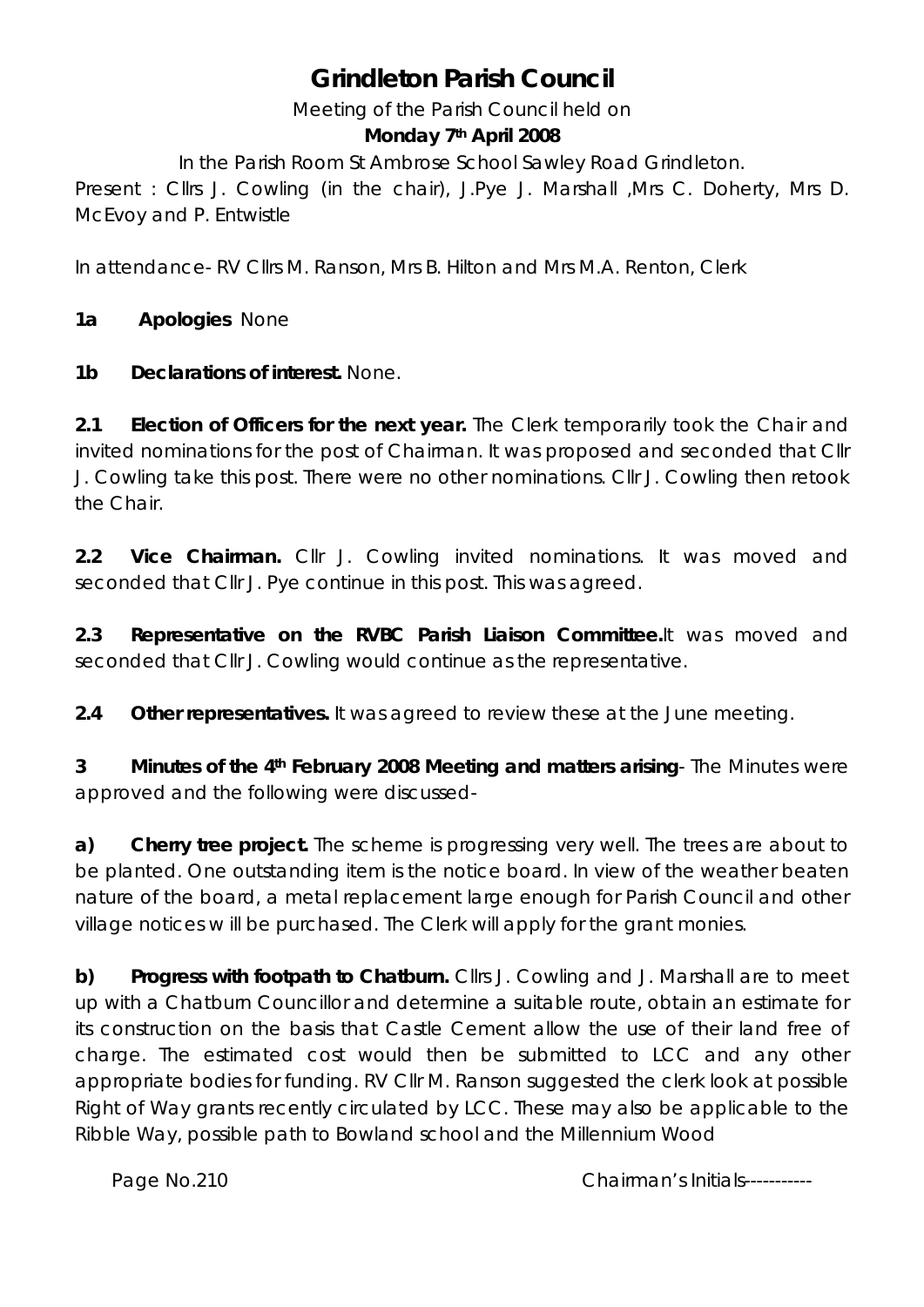**c) Bowland High School coaches.** A meeting has now been arranged with the Headmaster for 11.15am on Wednesday 7<sup>th</sup> May at the school for Cllrs J. Cowling and RV Cllr M. Ranson.

**d) Neighbourhood watch scheme progress** The completed forms had been delivered to the Clitheroe Police but nothing further has been heard. The clerk is to chase this. The forms had shown a positive response to such schemes.

**e) Drainage problems and responses received** Both households have responded positively and wish to identify the location of the problems. These need to be discussed on site with each owner. Councillors to report back at the June meeting.

**f) Grindleton Bridge Works.** These works are taking a lengthy period. Waterproofing is only possible in dry weather. The road signage is difficult for motorists and the traffic control is somewhat spasmodic. Quite substantial works are in progress.

**4. Parish Plan** The Clerk outlined the purpose of the forthcoming Open session on 21<sup>st</sup> April between 3pm to 7pm to let residents know what the questionnaires circulated to all households have shown. The W.I are serving refreshments throughout and there will be a display of the first thoughts on the issues raised on the broad themes of

- Speeding
- Recycling and environmental issues
- Parking
- Footpaths particularly to Bowland High School
- Recreational classes
- Public transport

4.1 It was agreed thet Cllr P. Entwistle is to take a particular lead role for the Parish Council on the production and monitoring of the village plan.

## **5. Planning Matters since the last meeting**

**5.1 Current Planning Application** Councillors considered Application **03/08/0205 for creation of two parking places at front of Nos 2 & 3 Greendale View.** Whilst firmly supporting the principle of providing more parking spaces in the village, there were serious doubts about the practicality of this proposal and the Clerk is to inform RVBC Planning Department of these views.

**5.2 Comments made on applications received-** These were noted as follows-

**Demolition of Horsa building and replacement with a single storey music facility comprising of music room/media /recording room no 2 practice rooms recording**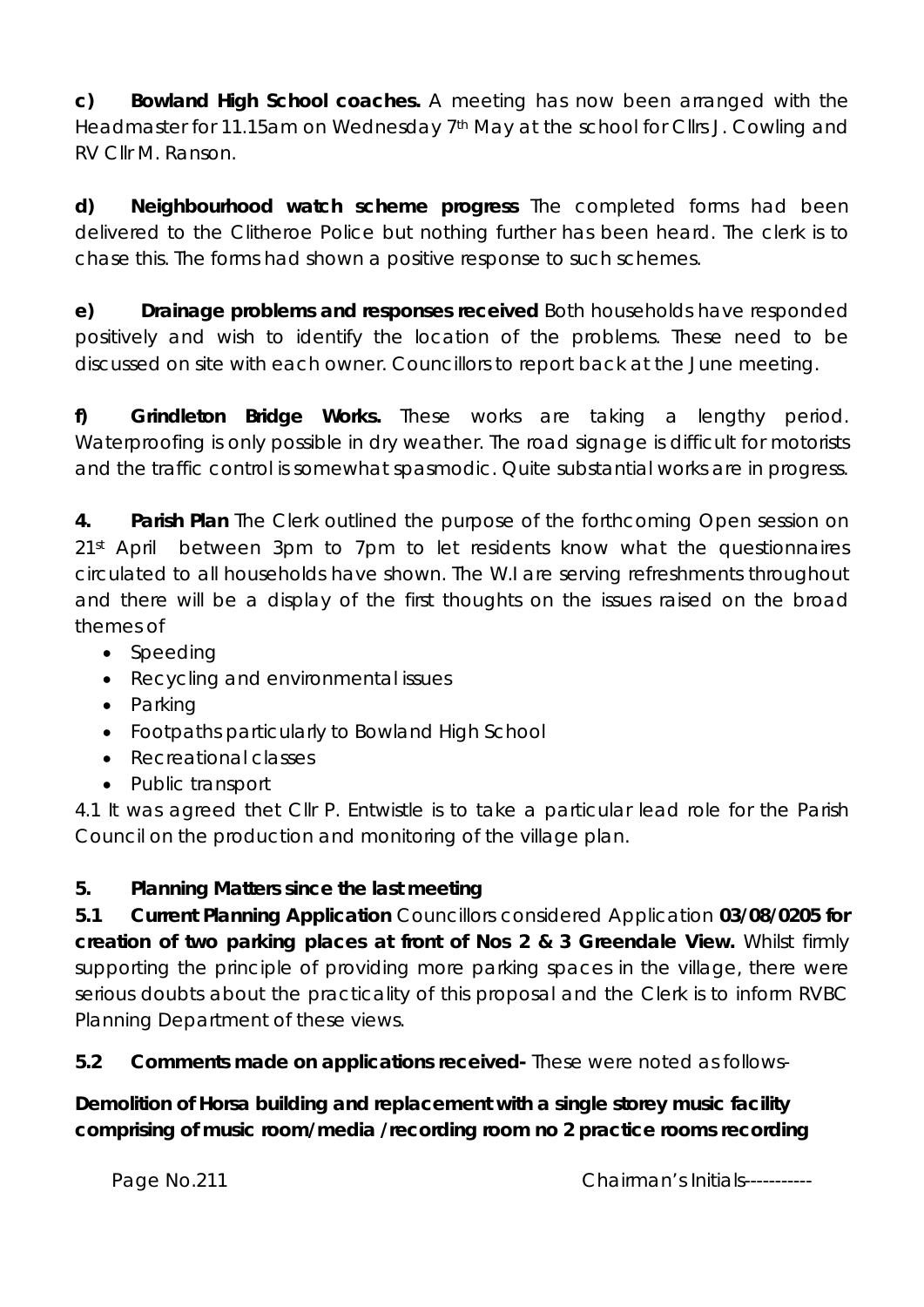### **control room disabled WC stores Plant Room and Verandah at Bowland High School Riversmead Grindleton**

Whilst the parish council had no objection to the demolition of the prefab Horsa building and replacing it with a new media facility, the Councillors did have great concern about any increase in traffic to the school.

 They did object to this increase in the size of the school without any upgrade of the local road system.

As part of any new project and on an annual basis, the road from Chatburn to the school requires work to be carried out in places before there is a more serious accident than usual bumps and scrapes.

 To help the road widening, the hedges could be cut twice a year allowing them to be cut even further back than at present.

### **5.3 Details were also given for the following Planning Decisions received**

**5.3.1** 3/2007/0481 **Buck Inn Grindleton BB7 4QS** Full consent for proposed erection of slate mono-pitch roofed shelter attached to existing flat roofed extension to rear of premises and replacement of existing sliding patio doors. **Granted-**1.Must be begun within 3 years.

**5.3.2** 3/2007/0617 **Land off Slaidburn Road Grindleton** Proposed two stables and tack room. **Granted-** 1. To be begun within 3 years

2. Proposed stables shall be for private and domestic purposes only and not for business/trade.

3. No commencement until scheme for the manure has been approved.

**5.3.3** 3/2007/0645 **3 Hartley Fold Grindleton** Modifications to existing planning consent 3/2006/0846P. Change to safety treatment to one wall and reduction in size. **Granted-** 1. To be begun within 3 years.

**5.3.4** 3/2007/0738 **Grindleton Cof E School Sawley Road Grindleton** Extension to form new library/small group area, WC and cloaks/changing facility along with a new entrance. New pedestrian access,footway and crossing zone and new double yellow lines to highway. **Granted-** 1. To be begun within 3 years

2. Precise samples of walling and roofing materials and surface materials to be approved prior to commencement.

3. Approved landscaping to be implemented in 1st growing season and maintained for not less than 5 years.

Page No.212 **Chairman's Initials-----------**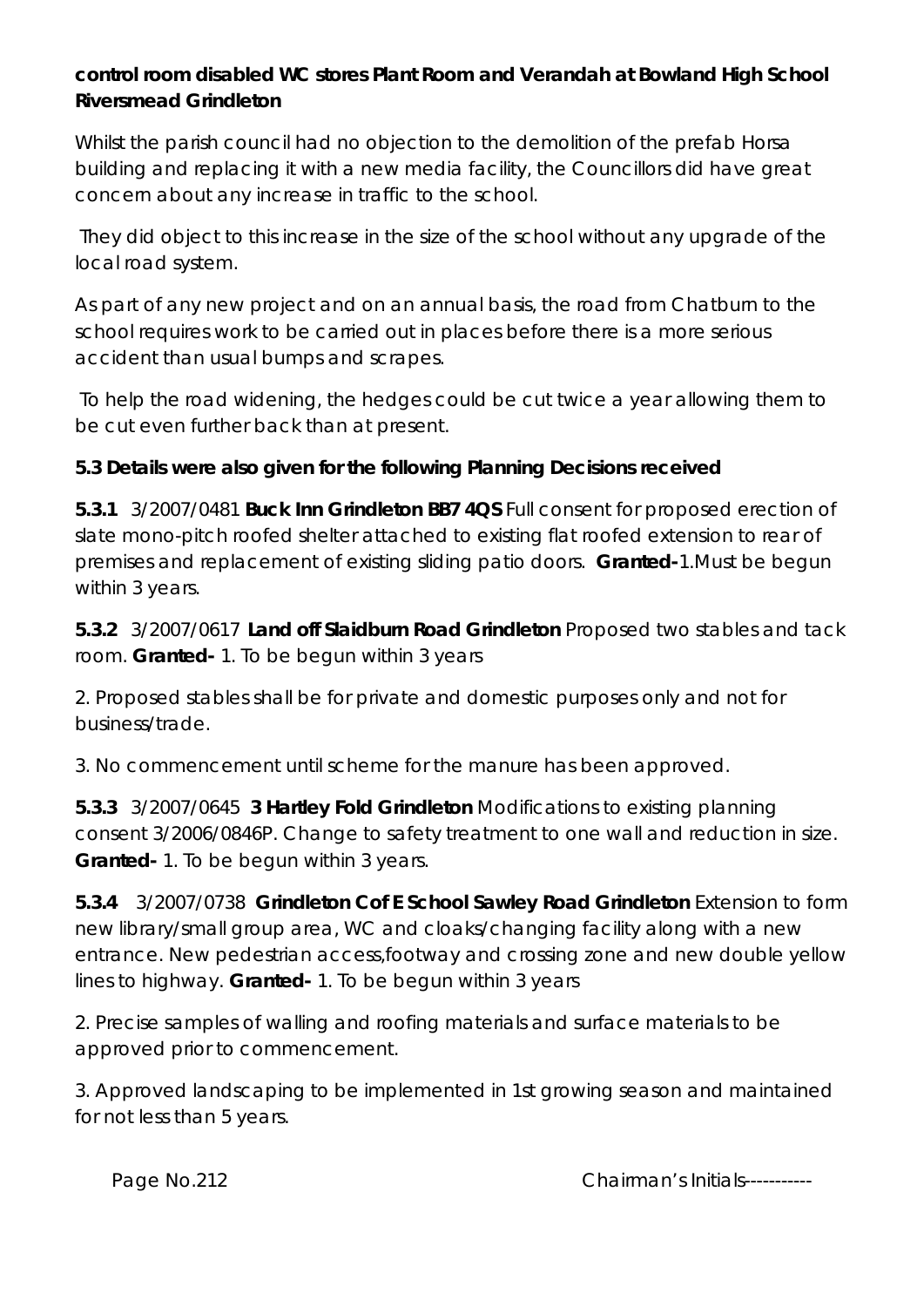4. Prior to any works, identified trees are to be protected.

**5.3.5** 3/2007/0812 **Buck Inn Sawley Road Grindleton B7 4QS** Installation of a new stainless steel extract System with galvanised ductwork and associated fittings to exhaust fumes from the kitchen away from neighbouring properties. **Granted-** 1. To be begun within 3 years

**5.3.6** 3/2007/1019 **Adj to Bambers Lane Ends Grindleton BB7 4PH** Proposed stable, Storage tack room and trailer store. Portal frame building with blockwork to 1200mm and Yorkshire boarding above with Eternite grey sheet roof. Resubmission. **Granted-** 1. To be begun within 3 years

2.Precise samples of walls and roof to be approved.

3. No development unless scheme approved for manure has been approved.

4. To be for private and domestic purposes only and no trade or business.

5. Development not to be commenced until scheme for landscaping has been approved and such a scheme to be planted in first growing season and maintained for not less than five years.

6. Surface water is not to increase risk of flooding.

7. Scheme for disposal of foul and surface water to be approved prior to commencement.

8. Personal benefit only and shall not be used as a separate unit.

**5.3.7** 03/08/0074 **Bowland High School Riversmead Grindleton** Demolition of Horsa building and replacement with a single storey music facility comprising of music room/media /recording room no 2 practice rooms recording control room disabled WC stores Plant Room and Verandah. **Granted** by LCC.

## **6. Financial Matters**

**5.a-** At the start of the meeting the Current account was estimated at £7325.79 and Deposit account at £684.96 totalling £8010.75 ( In fact the precept of £6500 was not received until 14/04/08 and grant monies for the Cherry Tree project are still to be claimed)

|     | Who to                        | What for                                 | Legal Power   |
|-----|-------------------------------|------------------------------------------|---------------|
| tba | <b>Whalley Parish Council</b> | Balance for lengthsman for               | S111 LGA 1972 |
|     |                               | 2007-8                                   | S43 Highways  |
|     |                               | (Whalley are happy to settle   Act 1980) |               |
|     |                               | in June as latest timesheets             |               |
|     |                               | not yet received)                        |               |

The following payments were approved-

Page No.213 **Chairman's Initials-----------**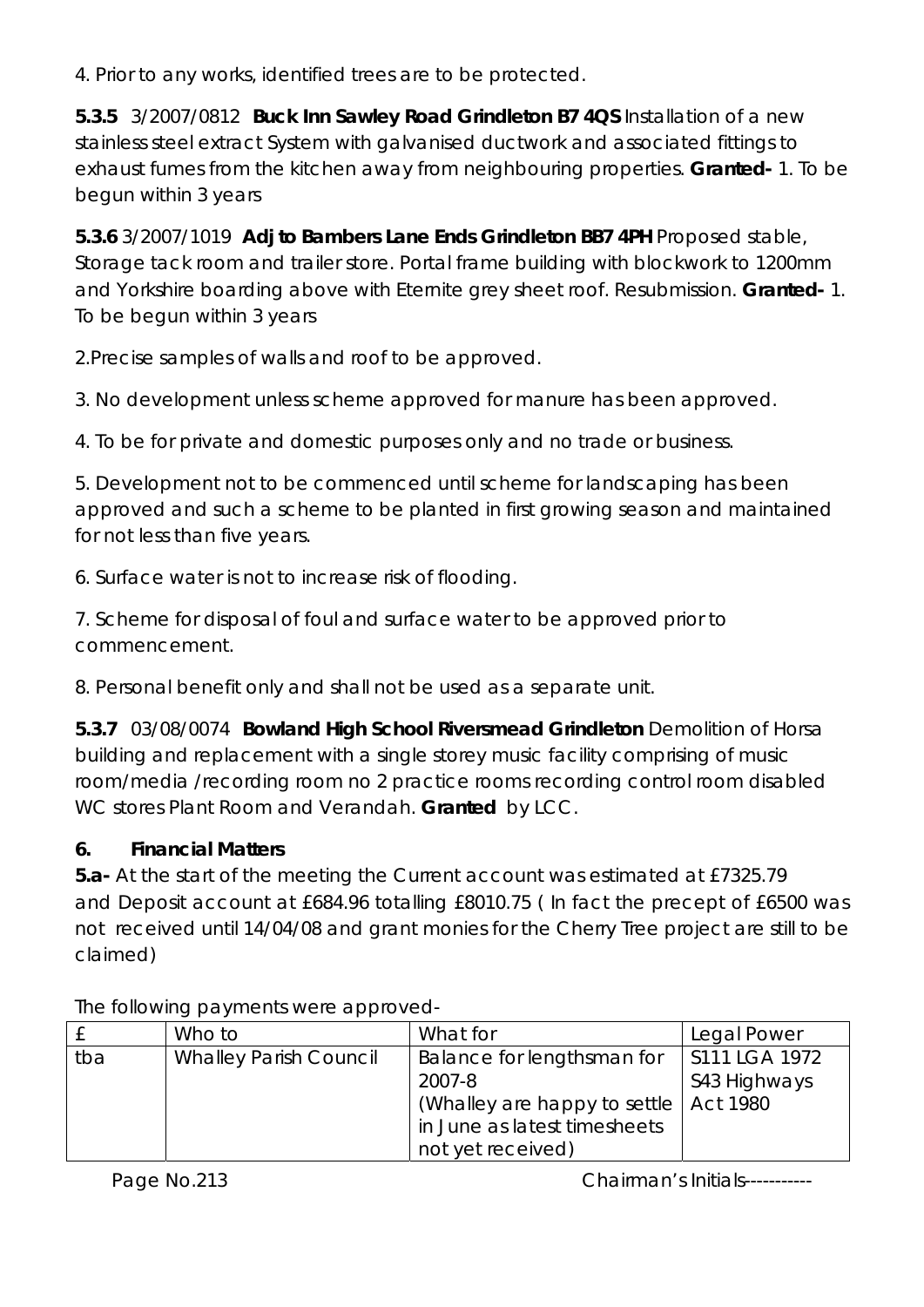| £183.33<br>£16.52        | <b>Clerks Honorarium for</b><br>Apr/May                                    | Total payment = $£199.85$                                                                                              | S112 LGA 1972                                          |
|--------------------------|----------------------------------------------------------------------------|------------------------------------------------------------------------------------------------------------------------|--------------------------------------------------------|
|                          | Clerks expenses                                                            |                                                                                                                        |                                                        |
| £60.00                   | Payment to W.I. for<br>Parish Plan refreshments*                           | Grindleton's Women's<br>Institute                                                                                      | S142 LGA 1972                                          |
| 314.03                   | Allianz Insurance plc                                                      | <b>Annual Local Council's</b><br>Insurance                                                                             | S 112-119 LGA<br>1972                                  |
| 55.25                    | <b>Chatburn Parish Council</b>                                             | 1/3 share of safety ladder<br>for the Speed Indicator                                                                  | S130 Highways<br><b>Act 1980</b>                       |
| 10.20<br>5.00            | N. Kelly                                                                   | Postage for collected<br>questionnaires to<br><b>Community Futures</b><br>200 Flyers for Presentation of               | S142 LGA 1972                                          |
|                          |                                                                            | results of Parish Plan event<br>Total $=15.20$                                                                         |                                                        |
| 442.50<br>40.71<br>13.70 | <b>Community Futures</b>                                                   | Analysing parish plan results<br>Prepaid postage<br>Stationary for Parish Plan<br>questionnaires<br>Total = $£$ 498.91 | S142 LGA 1972                                          |
| 17.47                    | United Utilities Water plc                                                 | Allotment water which is<br>reimbursed by the users                                                                    | <b>Small Holdings</b><br><b>Allotments Act</b><br>1908 |
| 14.95                    | Society of Local Council<br><b>Clerks</b>                                  | <b>Book-Local Council</b><br>Finance                                                                                   | LGA 1972 s175                                          |
| 134.06                   | Lancashire Association<br>of Parish & Town<br>Councils (Cheque to<br>LALC) | Annual subscription                                                                                                    | LGA 1972 S 143                                         |
| 13.00<br>3.00<br>2.80    | <b>Earth Anchors Ltd</b><br>Delivery<br><b>VAT</b>                         | Extra fixing bolts<br>Total = $£18.80$                                                                                 | S111 LGA 1972                                          |
| 1269.90                  | Total                                                                      |                                                                                                                        |                                                        |

#### **6. Correspondence requiring action**

6.1 LCC Funding opportunities for improving Rights of Way/ highways- RV Cllr M. Ranson strongly recommended that the Clerk writes to Lancashire Locals (Officer-Mike Neville) with regard to a) the Ribble Way, b) potential footpath to Chatburn c) potential path to Bowland High School and d) paths in Millennium Wood. This was supported.

6.2 Lancashire & Merseyside County Training Partnership request to know what training the parish Councillors/Clerk need. Response by 16th May. None were requested.